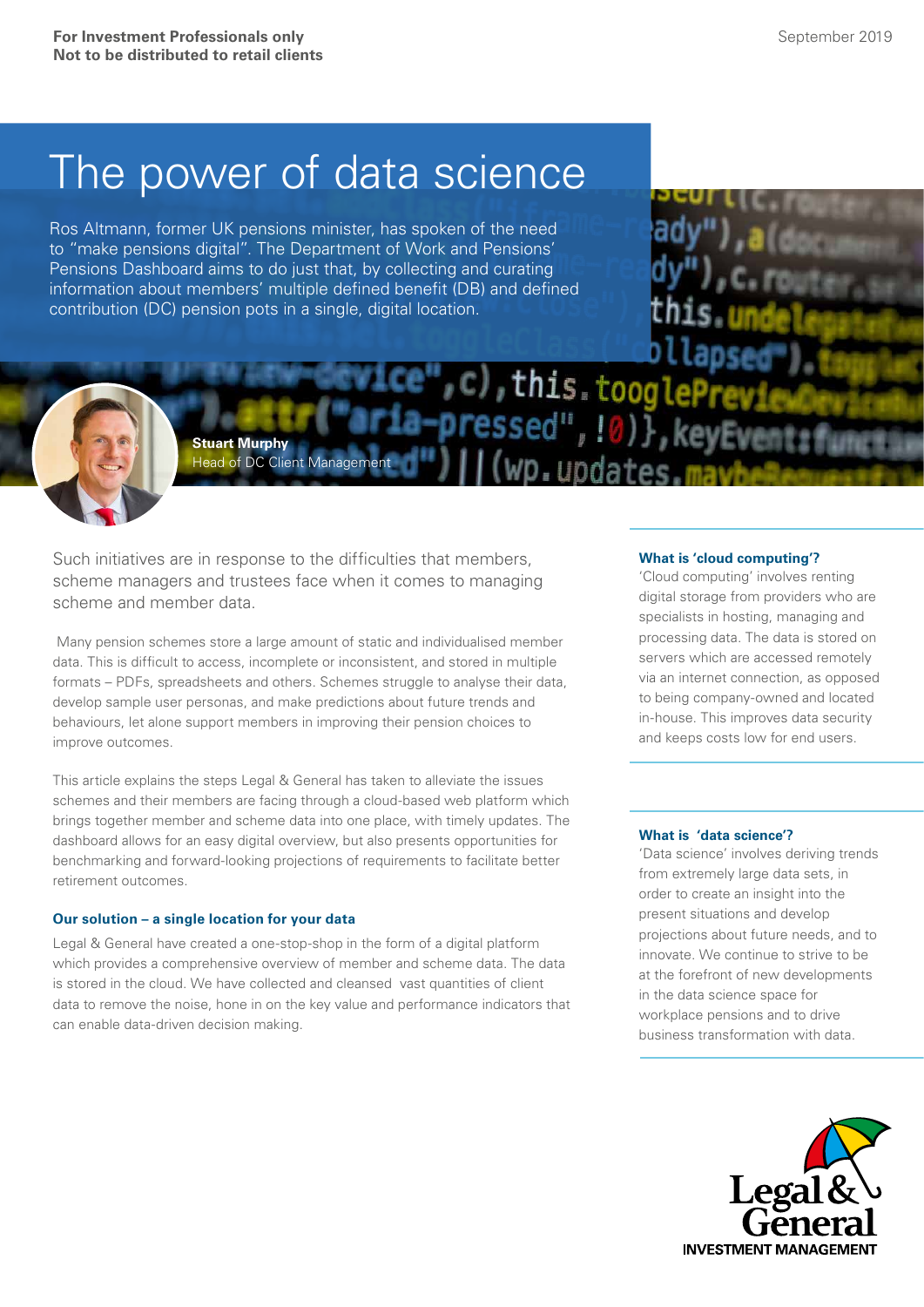

The homepage display will include a breakdown of the key statistics including, for example, member contributions over the last three months, scheme assets under management, number of members, the percentage of users that are digitally active and net activity so far in the year and number of transfers and leavers.

For a deep-dive view, the tool offers data in dynamic chart and icon form – including contributions split by gender, age and region across the life of the scheme. However, the tool also has the capability for certain schemes to drill down to any given individual, including age, gender and postcode.

Our capabilities will be available in multiple formats, as an app, in browser view, and optimised for mobile, to enable our users to easily access data and make decisions on the go., using a single data source.

The display has been created with the end user in mind, to ensure ease of use. Rather than receiving paper reports each quarter, scheme managers and trustees will be able to see changes affecting the scheme on a weekly basis.



#### **Information security**

Data security and ethics are paramount in the development of these capabilities. We recognise that data ethics is an evolving area and that some companies have gone too far in using client information to retarget or profile clients. We believe it is a crucial aspect of scheme governance to act responsibly with member data. We have encrypted both member and scheme-level data, ensuring that only authorised users can read it. We have also anonymised the data on our systems, so that no identifying characteristics (such as name or address) are associated with members at an individual level.

#### **Targeting and segmentation**

Putting data into a single consistent format allows us to build member personas, or profiles of what a typical member might require now and in the future. This allows us to slice data by member characteristics, and ultimately recognise trends among user groups. For example, a new CEO who has recently started contributing and an employee who has worked for five years may have a similar pot size, but will need customised advice for entirely different retirement requirements.

As the software will act as a 'neural network', constantly collecting useful data, it can ensure that new capabilities are developed to serve members whom it will benefit. For example, the help function will include a chatbot. If the same question is asked several times by the same persona type, detailed information can become available for members who fit that profile via a pop-up message, but not for others.

Flexibility is crucial. The infrastructure will allow certain schemes to upload their own data, including information not available to Legal & General, such as payroll information, to augment the platform's capabilities and build a more comprehensive profile of the scheme's users.

A potential application for this approach is making this platform available to members in order to maximise engagement. For example, members could be enabled to compare their own contribution rate against the average member who fits their demographic profile across all the schemes on the platform.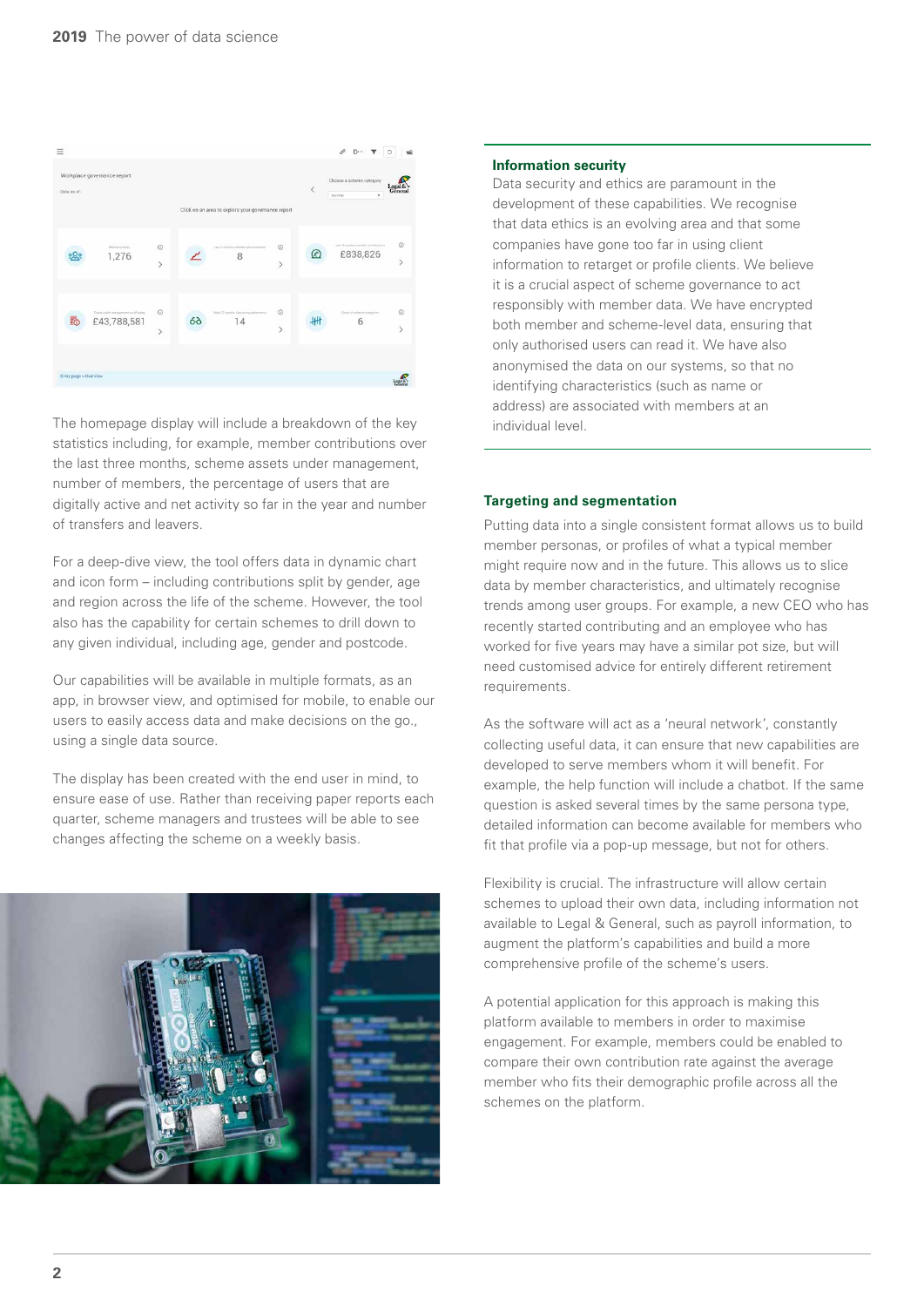

Ultimately, schemes can use 'nudge economics' in the form of pop-ups on the platform, suggestions delivered through the platform's chat-bot, or guiding members towards relevant, freely available tips on our Financial Wellbeing site, to help members maximise their retirement outcomes.

The platform can give trustees valuable assistance in pension health-checks, including tracking how many members have changed their investments – a particular concern as they approach retirement. Another useful overview we can provide is how many have completed a nomination of beneficiary form, and how many are actively using the online 'manage your account' service.

This also allows us to target a specific cohort of members and track what actions they take, including if they have opened the email, and responded to the call-to-action.

# **Future-facing: the ability to aggregate data to derive trends**

Previously we have relied on historic data, or management information (MI) in order to make management decisions. Our new data-driven approach allows us to use business intelligence, derived from machine learning and artificial intelligence insights, to make projections about the future.

The new platform can use the micro-data for each member pot to extrapolate to gain a clearer picture of forward-looking trends and scheme needs. For example, knowing at which point large numbers of members will be retiring can help schemes to structure members' roll-down default and optional funds.

As the data available can be split by gender, region and contributions over time, we can gain a deeper insight into how schemes can boost engagement, and with which segments of their scheme population. Are men contributing less than women? Is there a north-south divide in the contribution rate? And how does this compare to our (participating) client-base as a whole? Is your scheme an outlier?

## **What affects contribution rates?**

From our data, based on over 14,500 schemes and 3.4 million members

**Age:** older people **Gender:** men pay in more to their contribute more on pension on average average

**Location:** contribution **Employment industry:** 

rates from southern **IT**, Finance and Banking regions of the UK are workers contribute more higher on average when compared to Retail or Manufacturing employees

Legal & General Investment Management (LGIM) can also bring its own expertise to bear in the creation of external benchmarks which can be used to test various assumptions. LGIM already have deep insight into our own 3.4 million members, but we can supplement this with our own data to produce forward-looking scenario analysis.

Using proprietary macroeconomic research, we can feed in and extrapolate interest-rate projections, housing market demand data and other financial indicators, as well as demographic, retirement choices and other forecasts which are available using open-source code. This can be used to create external benchmarks based on different predictions, which can be used to estimate the average contributions required to meet these scenarios. Ultimately, this will give scheme managers the flexibility to test their scheme's resilience against different outcomes, to future-proof member's retirement pots

## **Did you know that data driven organisations are:**

5x 3x 2x

More likely to More likely to be More likely to be be much faster highly effective a top quartile at decision in executing financial making decisons performer

Source: Bain Global 700 Company Diagnostic Survey 2017